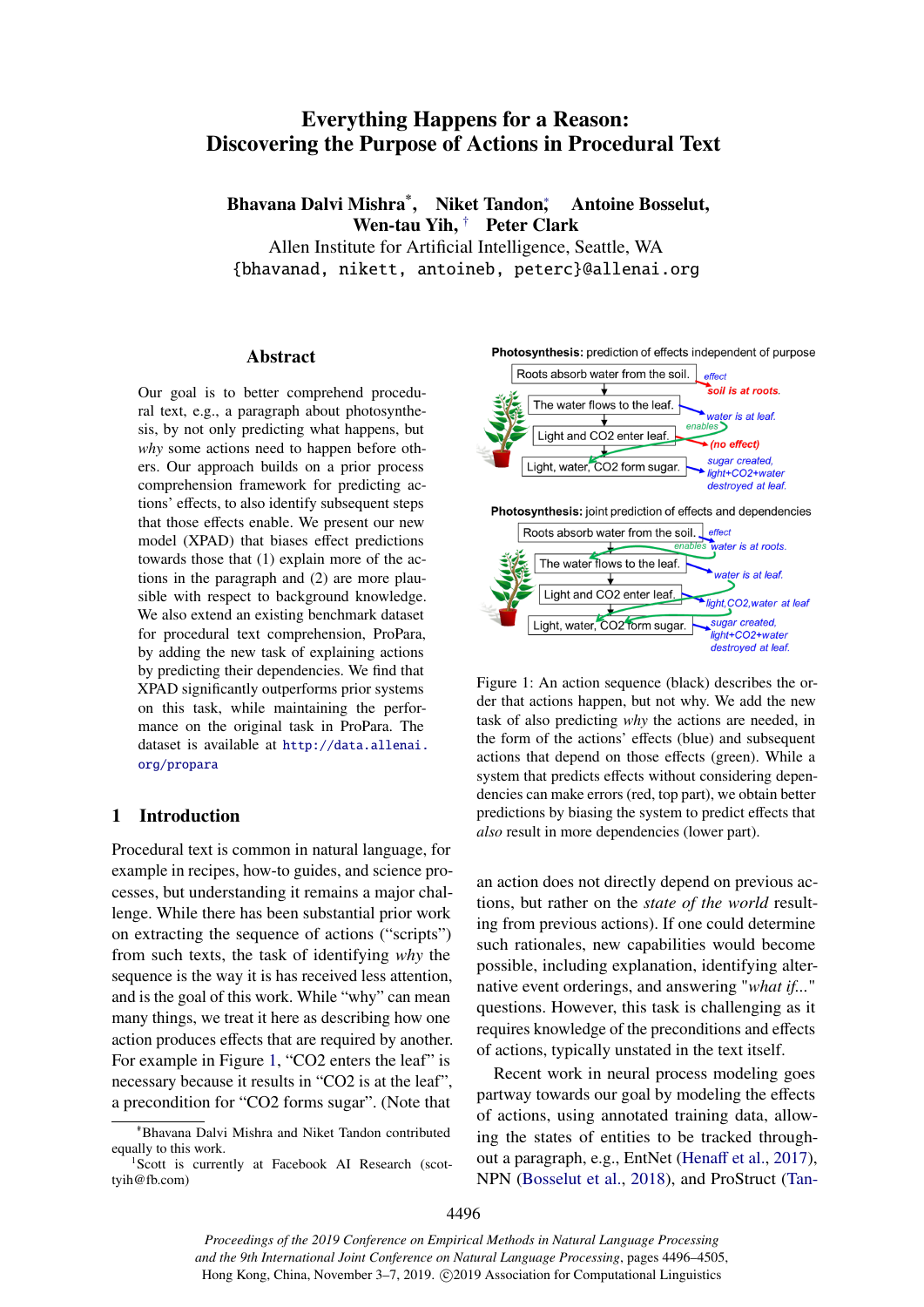[don et al.,](#page-9-1) [2018\)](#page-9-1). However, these systems do not consider the purpose of those effects in the overall action sequence. As a result, they are unaware if they predict effects that have no apparent purpose in the process, possibly indicating a prediction error (e.g., the erroneous predictions in red in Figure [1\)](#page-0-0).

To address these limitations, we extend procedural text comprehension with an additional task of predicting the dependencies between steps, in the form of their effects and which subsequent action(s) become possible. Building upon the state-ofthe-art framework for predicting effects of actions, we present a new model, called XPAD ("eXPlaining Action Dependencies") that also considers the purpose of those effects. Specifically, XPAD biases those predictions towards those that (1) explain more of the actions in the paragraph and (2) are more plausible with respect to background knowledge. On a benchmark dataset for procedural text comprehension, ProPara [\(Dalvi et al.,](#page-8-1) [2018\)](#page-8-1), XPAD significantly improves on the prediction and explanation of action dependencies compared to prior systems, while also matching state-of-the-art results on the original tasks. We thus contribute:

- 1. A new task for procedural text comprehension, namely predicting and explaining the dependencies between actions ("what depends on what, and why"), including an additional dependency graph dataset for ProPara.
- 2. A model, XPAD, that significantly outperforms prior systems at predicting and explaining action dependencies, while maintaining its performance on the original tasks in ProPara.

#### 2 Related Work

Understanding procedural text has a long history in AI. Early work attempted to construct semantic representations ("scripts") of event sequences (or partial orders) from text, including representations of the goals, effects, and purpose of actions, e.g., [\(Schank and Abelson,](#page-9-2) [1977;](#page-9-2) [DeJong,](#page-8-2) [1979;](#page-8-2) [Cullingford,](#page-8-3) [1986;](#page-8-3) [Mooney,](#page-9-3) [1986\)](#page-9-3). Some of these systems could explain why actions occurred in text, similar to our goals here, but only on a handful of toy examples using hand-coded background knowledge, and proved difficult to scale. More recent work on event extraction and script learning has proved more effective at extracting event/action sequences from text using statistical methods, e.g., [\(Chambers and Jurafsky,](#page-8-4) [2008\)](#page-8-4), and neural techniques, e.g., [\(Modi and Titov,](#page-9-4) [2014;](#page-9-4) [Modi,](#page-9-5) [2016;](#page-9-5)

[Pichotta and Mooney,](#page-9-6) [2016\)](#page-9-6), but have largely focused on *what* happens and in what order, rather than *why*. For example, such representations cannot answer questions about which events would fail if an earlier action in a sequence did not occur. The 2014 ProRead system [\(Scaria et al.,](#page-9-7) [2013;](#page-9-7) [Be](#page-8-5)[rant et al.,](#page-8-5) [2014\)](#page-8-5) included dependency relationships between events that it extracted, but assessed dependencies based on surface language cues, hence could not explain why those dependencies held.

There has also been a line of research in reading procedural text in which the goal has been to track how entities' states change with time, e.g., EntNet [\(Hena](#page-9-0)ff et al., [2017\)](#page-9-0), ProStruct [\(Tandon](#page-9-1) [et al.,](#page-9-1) [2018\)](#page-9-1), and Neural Process Networks [\(Bosse](#page-8-0)[lut et al.,](#page-8-0) [2018\)](#page-8-0), applied to procedural text such as cooking recipes [\(Kiddon et al.,](#page-9-8) [2016\)](#page-9-8), science processes [\(Dalvi et al.,](#page-8-1) [2018\)](#page-8-1), or toy stories [\(We](#page-9-9)[ston et al.,](#page-9-9) [2015\)](#page-9-9). Using annotated data, these systems learn to predict the effects of actions from text, allowing simple simulations of how the world changes throughout the process. We build on this line of work to identify the purpose of actions, by connecting their effects to subsequent actions.

In addition to signal from training data, many systems use background knowledge to help bias predictions towards those consistent with that knowledge. For example, [\(McLauchlan,](#page-9-10) [2004\)](#page-9-10) predicts prepositional phrase attachments that are more consistent with unambiguous attachments derived from thesaurii; [\(Clark and Harrison,](#page-8-6) [2009\)](#page-8-6) tune a parser to prefer bracketings consistent with frequent bracketings stored a text-derived corpus of bracketings; and [\(Tandon et al.,](#page-9-1) [2018\)](#page-9-1) predicts state changes consistent with those seen in a large text corpus. For our purposes, while KBs such as [\(Speer and Havasi,](#page-9-11) [2013;](#page-9-11) [Chu et al.,](#page-8-7) [2017;](#page-8-7) [Park and](#page-9-12) [Nezhad,](#page-9-12) [2018\)](#page-9-12) contain useful information about action dependencies (e.g., "smoking can cause cancer"), they lack explanations for those links. Instead, we create a KB of dependency links with explanations (Section [5.3\)](#page-5-0), allowing us to similarly bias predictions with background knowledge.

## 3 Problem Definition

The input to our system is a paragraph of procedural text, along with a list of the *participant entities* in the procedure. The output is a *state change matrix* highlighting the changes undergone by the entities, as well as a *dependency explanation graph*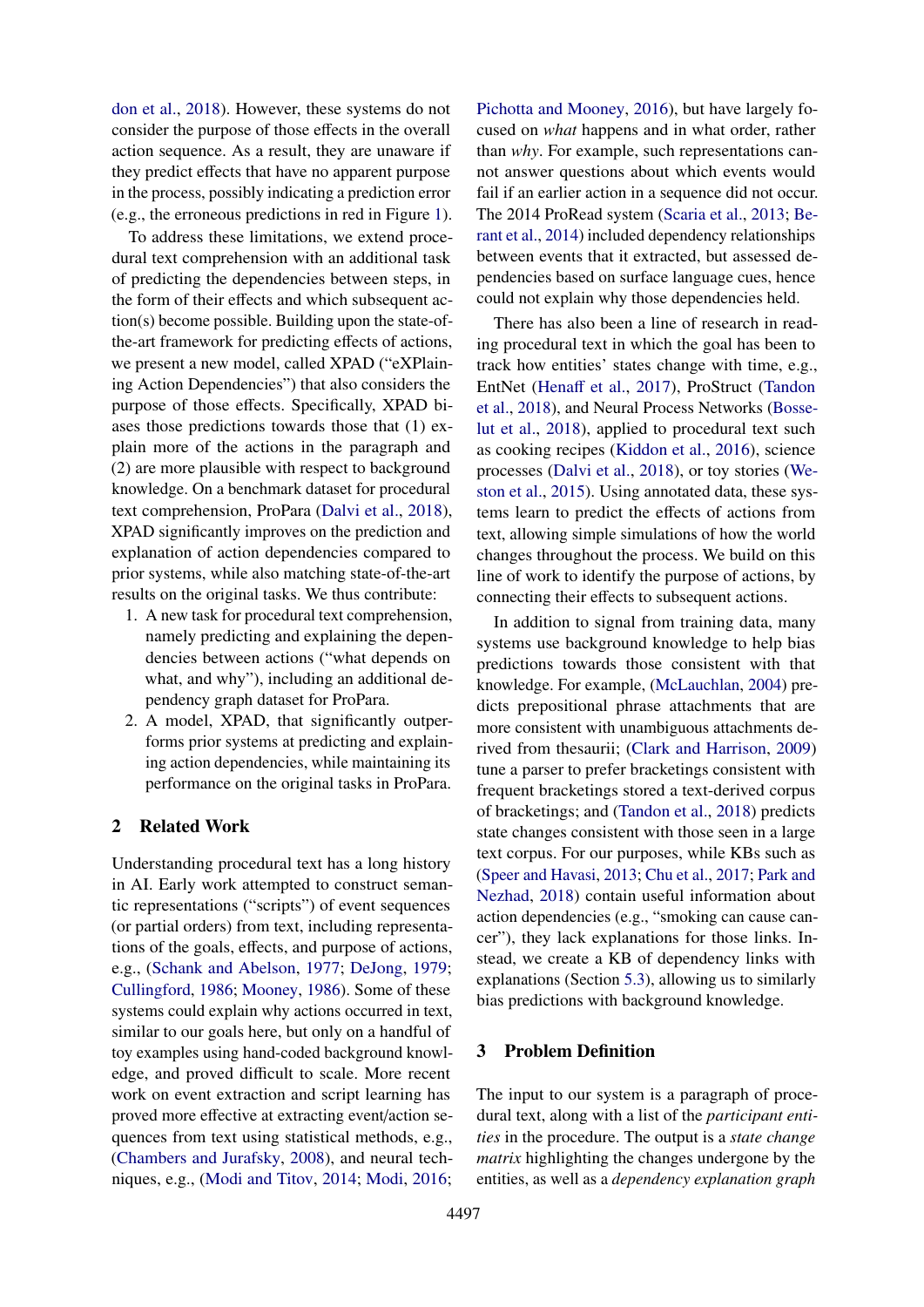<span id="page-2-0"></span>

Figure 2: A procedural paragraph and target entities are provided as input. The task is to predict the state change matrix  $\pi$ , along with the dependency explanation graph G between steps (red, overlayed on the step sequence).  $\pi_{t}$ refers to the state change happening to entity  $e_j$  in step  $s_t$ . In the ProPara task, there are 4 possible state changes denoted by 'M' (Move), 'C' (Create), 'D' (Destroy), and '-' (no change). Further,  $G$  describes which steps enable which other steps and how. For example,  $s_4$  enables  $s_5$  by creating mixture, required by  $s_5$ .

that encodes "what action<sup>[1](#page-0-1)</sup> depends on what, and why", as illustrated in Figure [2.](#page-2-0) This problem definition is derived from the one used for the ProPara dataset [\(Dalvi et al.,](#page-8-1) [2018\)](#page-8-1), with the key addition of the dependency explanation graph. Although we use ProPara to illustrate and evaluate our work here, our approach is not specific to the details of that particular dataset.

Paragraph: We define a paragraph of procedural text  $S = \langle s_1, \dots, s_T \rangle$  as a sequence of sentences that describe a procedure (e.g., photosynthesis). We assume that sentences are chronologically ordered and treat a sentence  $s_t$  as a step executed at time  $t$ <sup>[2](#page-0-1)</sup>

Participant Entities: We assume that the set of participant entities  $E = \{e_1, \dots, e_n\}$  in the paragraph *S* is given. Notice that *E* includes only entities that participate in the process where their state changes at some steps.

**State Change Matrix:** For each entity  $e_j \in E$ , the system tracks how its properties change (e.g., location, existence) after each step. We enumerate all the state changes in a  $T \times n$  matrix  $\pi$ , where  $\pi_{tj}$  denote how  $e_j$  has changed after step  $s_t$ . For **ProPara** we use just four possible state changes for ProPara, we use just four possible state changes for  $\pi_{ti}$ , namely {Move, Create, Destroy, None}, sufficient to model the properties tracked in the dataset. (More generally, additional state changes could be used provided their effects on entity properties is clearly defined.) Move means that the location of *e<sup>j</sup>* changes after *s<sup>t</sup>* . Create and Destroy

indicate  $e_j$  starts or ceases to exist. None means that the state of  $e_j$  remains unchanged. A state change can optionally take arguments, e.g., Move is associated with before and after locations.

Dependency Explanation Graph: In addition to being able to predict when entities undergo state changes, the system also needs to understand the dependency relationships between steps in a procedure. That is, for a step  $s_i$  to be executable, the system must be able to identify which previous steps are required to have been completed first. We represent these dependency relationships in procedural text using a *dependency explanation graph*  $G = \langle S, \mathcal{E} \rangle$ , where each **node** is a step  $s_i \in S$  and a **directed edge**  $(s_i, s_j) \in \mathcal{E}$  indicates that  $s_i$  is a precondition of  $s_i$ ,  $(i \leq j)$ . Moreover, each edge precondition of  $s_j$  ( $i < j$ ). Moreover, each edge is associated with the explanation in the form of the entity state change that begets this dependency. For example, in the example shown in Fig. [2,](#page-2-0) both *s*<sup>2</sup> and *s*<sup>3</sup> are the parent nodes of *s*4. For *light, water,*  $CO_2$  *to form the <i>mixture* in  $s_4$ , the water has to move to the leaf in  $s_2$  (i.e.,  $\pi_{21}$  = Move), and light and  $CO<sub>2</sub>$  also need to come to the leaf in  $s<sub>3</sub>$ (i.e.,  $\pi_{32} = \pi_{33} =$  Move). Note that the dependency graph is not the "script" (event sequence) of the process, but an overlay on the script that explains *why* some actions need to happen before others. Note also that the state changes are fully specified (including the from and to locations) - the location information is dropped in Figure [2](#page-2-0) for simplicity.

## <span id="page-2-1"></span>4 The Dependency Graph Dataset

Dependency graphs were added to the ProPara dataset using a mixture of manual and automated methods. First, an algorithm was used to estimate

<sup>&</sup>lt;sup>1</sup>We use a broad definition of action to mean any event that changes the state of the world (including non-volitional events such as roots absorbing water).

<sup>2</sup>This assumption holds in ProPara, the dataset used in this work. However, our techniques can generally be applied as long as a partial order of events is given.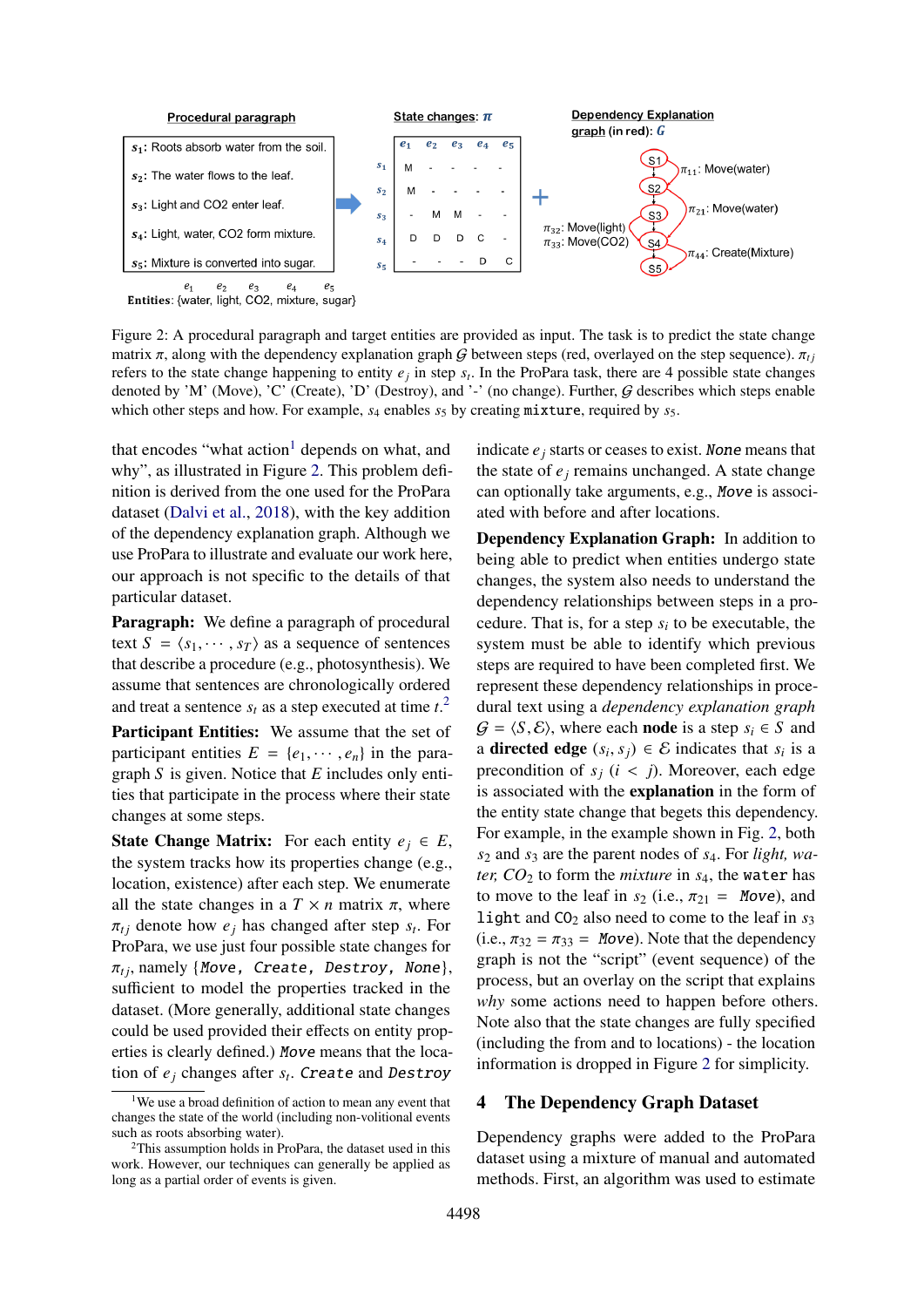dependencies using a heuristic method (below). Then, for the test set, these dependencies were manually reviewed and corrected. Approximately 15% of these dependencies needed to be changed, suggesting the heuristic algorithm is a reasonable approximation of the ground truth. The train and dev sets remain with the automatically generated (noisy but more numerous) dependency graphs.

As well as helping to augment the ProPara dataset, the algorithm can be used to automatically add approximate explanation graphs to existing models' state change predictions. On first sight, this might seem like a simple solution to the dependency prediction task. However, as we show later, this approach does not produce good results. This is because models' state change predictions were generated without regard for their explainability, and hence prediction errors can cascade into explainability errors. A better solution, which is the basis of XPAD, is to minimize a *joint* loss for both state change and explainability. In this way, an algorithm will be steered towards state changes that are also explainable (Figure [1\)](#page-0-0).

The dependency graph algorithm is as follows, and is based on a *coherence assumption:* If step *s<sup>j</sup>* changes the state of entity *ek*, we assume that the reason  $s_j$  was included in the paragraph is because the next step mentioning  $e_k$  requires that change as a precondition. By searching forward for the first subsequent step  $s_j$  in which  $e_k$  is again mentioned, or changes state again, we add an enable edge in the dependency explanation graph that points from *s*<sup>*i*</sup> to *s*<sup>*j*</sup>, with the explanation label  $\pi_{ik}$ . As shown in Sec. 7.1, these dependency graphs that we added Sec. [7.1,](#page-7-0) these dependency graphs that we added are mostly accurate (F1  $\approx$  0.85).

## 5 XPAD Model

Our model builds on the approach used in the ProStruct system [\(Tandon et al.,](#page-9-1) [2018\)](#page-9-1), namely an encoder-decoder approach with beam search decoding. We follow its design for the encoder, but use a modified decoder that also generates dependency graphs, and biases search towards graphs that are both more connected and more a priori likely.

#### 5.1 Encoder

For each sentence  $s_t$  and each entity  $e_j$ , the encoder creates a vector  $c_{tj}$ , capturing how the actions in  $s_t$ affect *e<sup>j</sup>* (Figure [3\)](#page-3-0). During encoding, each word  $w_i$  in  $s_t$  is first represented by its GloVe vector, concatenated with two indicator variables: whether

<span id="page-3-0"></span>

Figure 3: Encoder-decoder architecture used in XPAD: First encode the action of each sentence  $s_t$  on entity  $e_j$ , then decode to a predicted state change (state change arguments not shown). For example, the action *Roots absorb water from soil* is predicted to Move (M) the water (from soil to roots, not shown). Global predictions are generated through beam search.

<span id="page-3-1"></span>

Figure 4: XPAD's beam search for the best decoding, one sentence (step) at a time, showing the predicted state changes and the resulting dependency graph after each step. In step 2, XPAD chooses between predicting whether water is destroyed  $(D,$  upper figure) or moved  $(M,$  lower). Predicting  $M$  results in a more connected dependency graph (as water is mentioned again in step 4), hence the lower choice is likely preferred (Eq. [\(4\)](#page-4-0)) by our *dependency graph score*. This score also assesses how a priori likely it is that *s*4's movement of water enables  $s_5$ , using a background KB (Eq. [\(5\)](#page-5-1)).

the word refers to  $e_i$  and whether the word is a verb. The sentence is then fed into a BiLSTM to generate a contextualized vector  $h_i$ , which is then passed to a bilinear attention layer:  $a_i = h_i Bh_{ev}$  + *b*, where *B* and *b* are learned parameters, and *hev* is the concatenation of  $h_e$  and  $h_v$  (the averaged contextualized embedding of the entity and the verb words, respectively). The output vector  $c_{tj}$  is the attention-weighted sum of the  $h_i$ :  $c_{tj} = \sum_{i=1}^{I} a_i \cdot h_i$ .

Each  $c_{ti}$  will be decoded (Sec. [5.2\)](#page-4-1) into one of *K* possible state *changes*. (For the ProPara application,  $K = 4$  for {create, move, destroy, none}). As preparation for this, we pass each  $c_{ti}$  through a feedforward layer to generate *K* logits that denote how likely each entity *e<sup>j</sup>* is to undergo each state change during step *s<sup>t</sup>* . For changes that take addi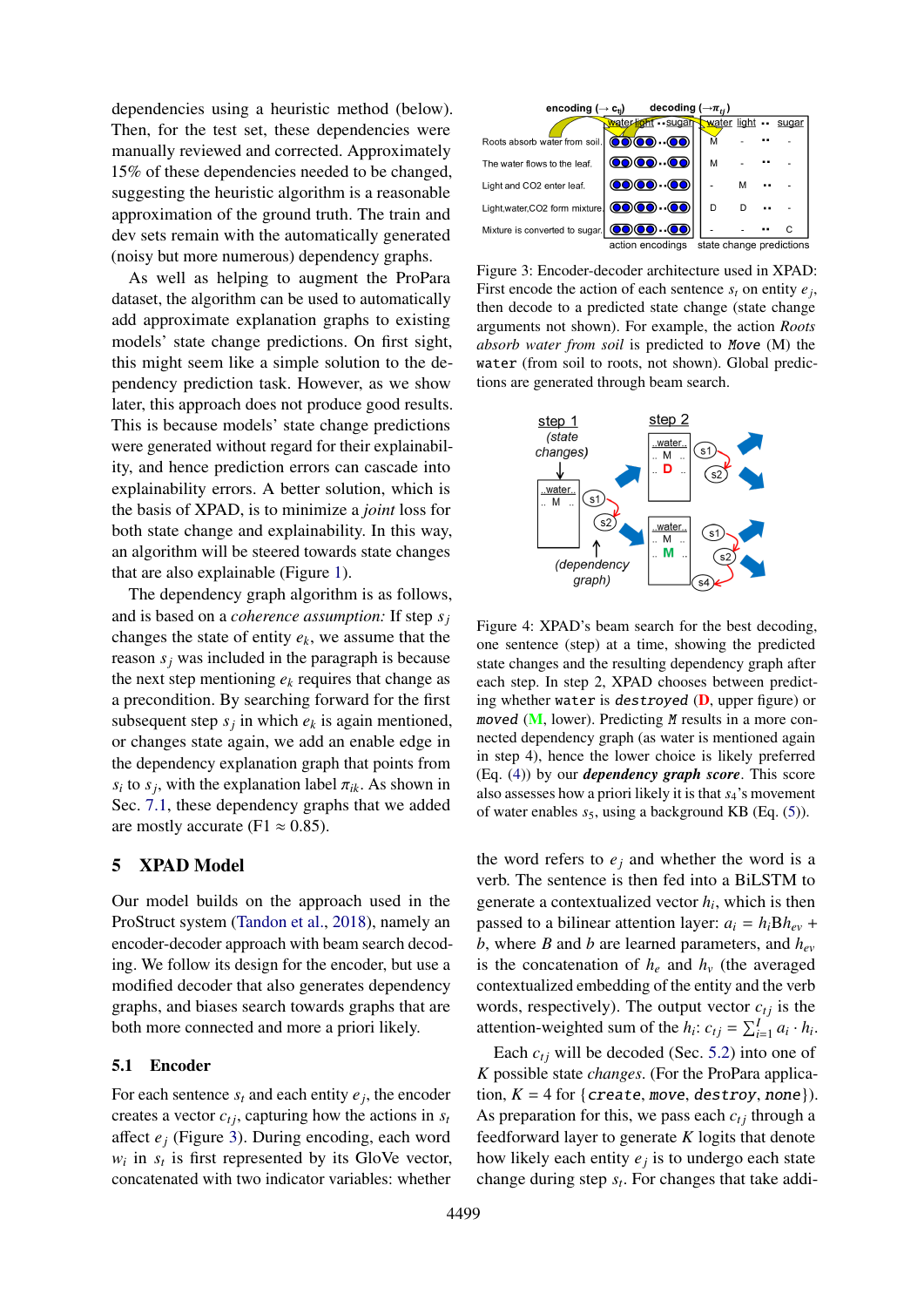tional arguments (e.g., move), the arguments are chosen using standard span prediction techniques over the encoded input *h<sup>i</sup>* [\(Seo et al.,](#page-9-13) [2017a\)](#page-9-13).

#### <span id="page-4-1"></span>5.2 Decoder

The goal of decoding is to determine the state change matrix  $\pi$  and the dependency graph  $\mathcal{G}$ . While each element  $\pi_{ti}$  of the state change matrix  $\pi$  could be determined solely by choosing the state change with the highest logit value, this greedy, *local* approach often results in nonsensical predictions (e.g., an entity is moved before being created). To avoid this, XPAD instead performs a beam search of possible decodings, one sentence  $s_t$  at a time, using a scoring function that includes terms that ensure *global* consistency, as shown in Fig. [4.](#page-3-1) Let  $\pi_t$  be the state change matrix up to step *t*, and  $G_t$  be the dependency graph up to step *t*. As  $\pi_t$  is<br>constructed  $G_t$  is derived from it deterministically constructed,  $G_t$  is derived from it deterministically using the same heuristic procedure described in Section [4.](#page-2-1) Most importantly, the scoring function used in the beam search is a function of *both*  $\pi_t$  and G*t* . This directs search towards state change predictions that are both globally consistent and produce a dependency graph that is well connected and a priori likely. Finally, the decoder outputs the complete state change grid  $\pi$  (=  $\pi$ <sub>*T*</sub>) and dependency graph  $G = G_T$  from step 1 to *T*.

### 5.3 Dependency Aware Scoring Function

At each decoding step *t*, XPAD explores different options of  $\pi_t$  (state changes for all entities) and  $G_t$  (corresponding dependency explanation graphs) as illustrated in Fig. [4.](#page-3-1) In particular, it scores the candidates at step *t* based on two components:

$$
\phi(\pi_t, \mathcal{G}_t) = \lambda \cdot f(\pi_t) + (1 - \lambda) \cdot g(\mathcal{G}_t | \pi_t), \qquad (1)
$$

where (1)  $f(\pi_t)$  is the *state change score* based on the likelihood of selected state changes at step *t* given the text and the state change history from steps  $s_1$  to  $s_{t-1}$ , (2)  $g(G_t | \pi_t)$  is the *dependency*<br>graph score based on the connectivity and likeli*graph score* based on the connectivity and likelihood of the resulting dependency explanation graph  $G_t$ , and (3)  $\lambda$  is a hyper-parameter that determines<br>the importance of the accuracy of the state changes the importance of the accuracy of the state changes vs. the coherence of the action dependency graph.

**State Change Score:** To compute  $f(\pi_t)$ , we reuse the scoring function proposed by ProStruct:

$$
f(\pi_t) = \sum_{j=1}^{|E|} \Big( \alpha \cdot \text{logit}(\pi_{tj}) + (1 - \alpha) \cdot \log P_{\text{ext}}(\pi_{tj}|e_j) \Big), \quad (2)
$$

where  $\alpha$  is a hyper-parameter controlling the degree of bias,  $logit(\pi_{ti})$  is the logit value supplied by the encoder for the local prediction, and  $P_{ext}(\pi_t | e_i)$ indicates how likely entity *e<sup>j</sup>* will go through some change defined in  $\pi_{tj}$ , based on the topic of the procedural text. We use the knowledge base published by [Tandon et al.](#page-9-1) [\(2018\)](#page-9-1) to compute  $P_{ext}(\pi_t | e_i)$ .

**Dependency Graph Score:**  $g(G_t|\pi_t)$  is the score of the resulting dependency graph given the set of the resulting dependency graph given the selected state changes  $\pi_t$ , defined as:

<span id="page-4-2"></span>
$$
g(\mathcal{G}_t|\pi_t) = \beta \cdot g_{edge}(\mathcal{G}_t|\pi_t) + (1-\beta) \cdot g_{kb}(\mathcal{G}_t) \quad (3)
$$

where (1)  $g_{edge}(G_t | \pi_t)$  scores  $\pi_t$ 's contributions to the dependency graph (2)  $g_{tt}(G_t)$  encodes how the dependency graph, (2)  $g_{kb}(\mathcal{G}_t)$  encodes how *a priori* likely the added dependency edges, computed using background knowledge, and  $(3)$   $\beta$  is a hyperparameter tuned on the dev set.

With the help of the *dependency graph score*, XPAD is able to bias the search toward predictions that have an identifiable purpose (i.e., dependency edges), and toward dependency graphs that are more likely according to the background knowledge. Next, we describe scores *gedge* and *gkb* in more details.

#### (a) Score *gedge*: Actions with Purpose

<span id="page-4-0"></span>We compute *gedge* in Eq. [\(3\)](#page-4-2) to bias the search toward dependency graphs that are more connected:

$$
g_{edge}(G_t|\pi_t) = \sum_{j=1}^{|E|} \log \left(1 + \text{score}_p(G_t|\pi_{tj})\right), \quad (4)
$$

where  $score_p$  is assigned based on whether  $\pi_{ti}$  results in a purpose for step *s<sup>t</sup>* or not, as follows:

$$
\text{score}_p(\mathcal{G}_t | \pi_{tj}) = \begin{cases} +c, & \text{if } \pi_{tj} \text{ adds an edge to } \mathcal{G}_t; \\ 0, & \text{if no edge can be added} \\ & \text{to } \mathcal{G}_t \text{ as } e_j \text{ isn't mentioned later;} \\ -c, & \text{if } \pi_{tj} \text{ doesn't add an edge} \\ & \text{to } \mathcal{G}_t \text{ and } e_j \text{ is mentioned later.} \end{cases}
$$

where  $0 < c < 1$  is a hyper-parameter tuned on the dev set. Conceptually, this scoring function checks whether a particular state change prediction results in a connection in the dependency explanation graph  $G_t$ . For example, if  $\pi_{tj} = \text{Create}$ <br>antity e and e is mentioned in a later step sy entity *e* and *e* is mentioned in a later step *sk*, then an edge will be added between  $s_t$  and  $s_k$  to  $G_t$ . Consequently, score<sub>p</sub> =  $c > 0$ , resulting in a positive boost in the score for  $\pi$ . positive boost in the score for  $\pi_{ti}$ .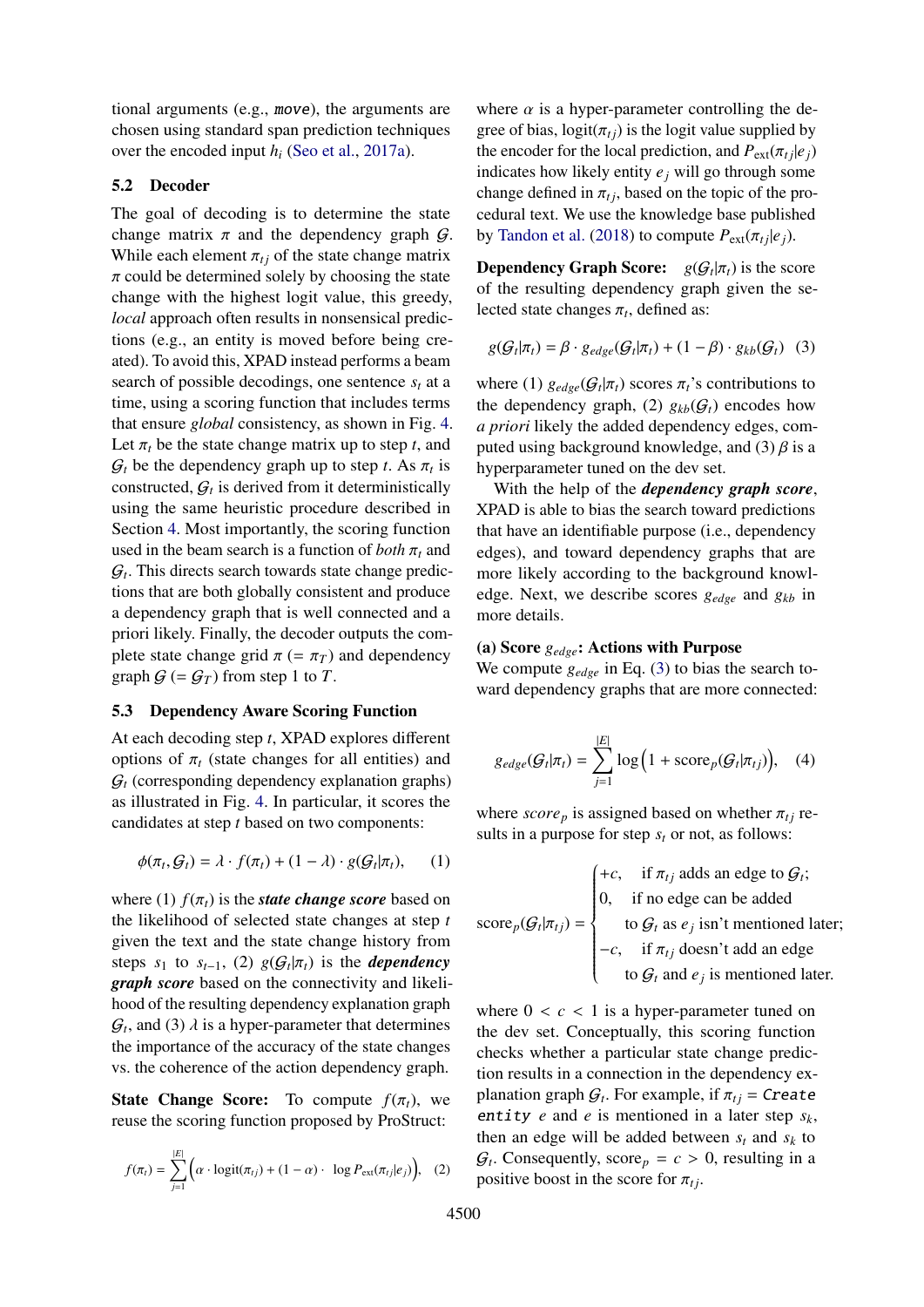### <span id="page-5-0"></span>(b) Score *gkb*: Action Dependency Priors

To distinguish likely dependency links (e.g.,  $\mathcal{E}_{ij}$  in  $G_t$ ) from unlikely ones, we also bias the predictions in Equation [3](#page-4-2) with *gkb*. The scoring function *gkb* computes the prior likelihood of each dependency link  $\mathcal{E}_{ij}$  that would be added to  $\mathcal{G}_t$ , as a result of the predicted actions  $\pi_{ik} \in \pi_i$ . This bias is particularly helpful when there is a limited amount of training helpful when there is a limited amount of training data. If  $\mathcal{E}_t$  is the set of edges added to  $\mathcal{G}_t$  because of selected state changes  $\pi_t$ , then

$$
g_{KB}(G_t) = \sum_{\mathcal{E}_{ij} \in \mathcal{E}_t} log(1 + score_e(\mathcal{E}_{ij}))
$$
 (5)

where  $score_e(\mathcal{E}_{ij})$  scores the action dependency link (if any, 0 otherwise) added by action  $\pi_{ik}$  on an entity  $e_k$  that is common to steps  $s_i$  and  $s_j$ . For example, in Figure [2,](#page-2-0) action  $\pi_{11}$  adds an edge MOVE(water), between sentences "*Roots absorb water.*" and "*The water flows to the leaf.*"

We need to estimate the likelihood of  $\mathcal{E}_{ij}$  (i.e., the likelihood that  $s_i$  can enable  $s_j$  via  $\pi_{ik}$ ). This information (especially  $\pi_{ik}$ ) is not present in any existing KB. Therefore, we train a model using a large collection of positive and negative examples of valid/invalid edges. To generate these training examples, we first extract a large collection of procedural texts from WikiHow.com, which contains 1.75M steps from 227K processes across realworld domains, including health, finance, education, home, food, hobbies, etc. On each text, we apply a rule-based system [\(Clark et al.,](#page-8-8) [2018\)](#page-8-8) that noisily generates  $\pi_{train}$ , and then apply the heuristics from Section [4](#page-2-1) to obtain G*train*. The distribution in G*train* can be quite different from that in ProPara (the current task), so we append  $G_{train}$  with dependency graphs obtained from the training set in ProPara. We then decompose  $G_{train}$  into its  $\mathcal{E}_{ij}$ edges (negative examples are created by reversing these edges). This leads to 324,462 training examples. We then add 2,201 examples derived from the ProPara train set. This use of hand-written rules to generate a large number of potentially noisy examples follows others in the literature, e.g. [\(Sharp](#page-9-14) [et al.,](#page-9-14) [2016;](#page-9-14) [Ahn et al.,](#page-8-9) [2016;](#page-8-9) [Bosselut et al.,](#page-8-0) [2018\)](#page-8-0).

To accommodate for lexical variations, we embed the database of training data in a neural model. Our model itself takes as input  $\mathcal{E}_{ij}$  and outputs the likelihood of  $\mathcal{E}_{ij}$ . To do this, an embedding for  $\mathcal{E}_{ij}$ is created using a deep network of biLSTMs, producing a contextual embedding based on the token level embeddings of  $s_i$ ,  $s_j$  and the state change vec-<br>tor  $\pi_{ij}$ . This contextual embedding is then decoded tor  $\pi_{ik}$ . This contextual embedding is then decoded

using a feedforward network to predict a score for whether  $s_i$  enabled  $s_j$  through  $\pi_{ik}$ . The loss func-<br>tion is designed such that errors on the training tion is designed such that errors on the training examples coming from ProPara are penalized  $\theta$ times more than those from WikiHow, where  $\theta$  is a hyperparameter tuned on the dev set.

<span id="page-5-1"></span>While *gedge* only scores whether the same entity is used in the two connected events or not, ignoring location information,  $g_{kb}$  models how likely there is a dependency between the two events, including using the from/to location of an entity. For example, *gkb* can model that moving 'light' and 'CO2' to 'location=leaf' is important before they can be turned into a 'mixture' (Figure [2\)](#page-2-0).

#### 5.4 Training and Testing XPAD

At training time, XPAD follows only the correct (gold) path through the search space, and learns to minimize the joint loss of predicting the correct state changes and dependency explanation graph for the paragraph. At test time, XPAD performs a beam search to predict the most likely state changes and dependency explanation graph.

#### 5.5 Implementation Details for XPAD

We implement XPAD in PyTorch using AllenNLP [\(Gardner et al.,](#page-8-10) [2018\)](#page-8-10). We use the dataset reader published in ProStruct's publicly available code. We use 100D Glove embeddings [\(Pennington et al.,](#page-9-15) [2014\)](#page-9-15), trained on Wikipedia 2014 and Gigaword 5 corpora (6B tokens, 400K vocab, uncased). Starting from glove embeddings appended by entity and verb indicators, we use bidirectional LSTM layer to create contextual representation for every word. We use 100D hidden representations for the bidirectional LSTM [\(Hochreiter and Schmidhuber,](#page-9-16) [1997\)](#page-9-16) shared between all inputs (each direction uses 50D hidden vectors). The attention layer on top of BiL-STM, uses a bilinear similarity function similar to [\(Chen et al.,](#page-8-11) [2016\)](#page-8-11) to compute attention weights over the contextual embedding for every word.

To compute the likelihood of all state changes individually, we use a single layer feedforward network with input dimension of 100 and output 4. We then use constrained decoder during training as explained in Section [5.2.](#page-4-1) We tune the hyperparameters in Equations 1, 2, and 3 as  $\lambda = 0.5$ ,  $\alpha = 0.8$ ,  $\beta = 0.8$ . We use Adadelta optimizer [\(Zeiler,](#page-9-17) [2012\)](#page-9-17) with learning rate 0.2 to minimize total loss.

To make predictions, we use a constrained decoder with beam size of 20, i.e. top 20 choices are explored at each step.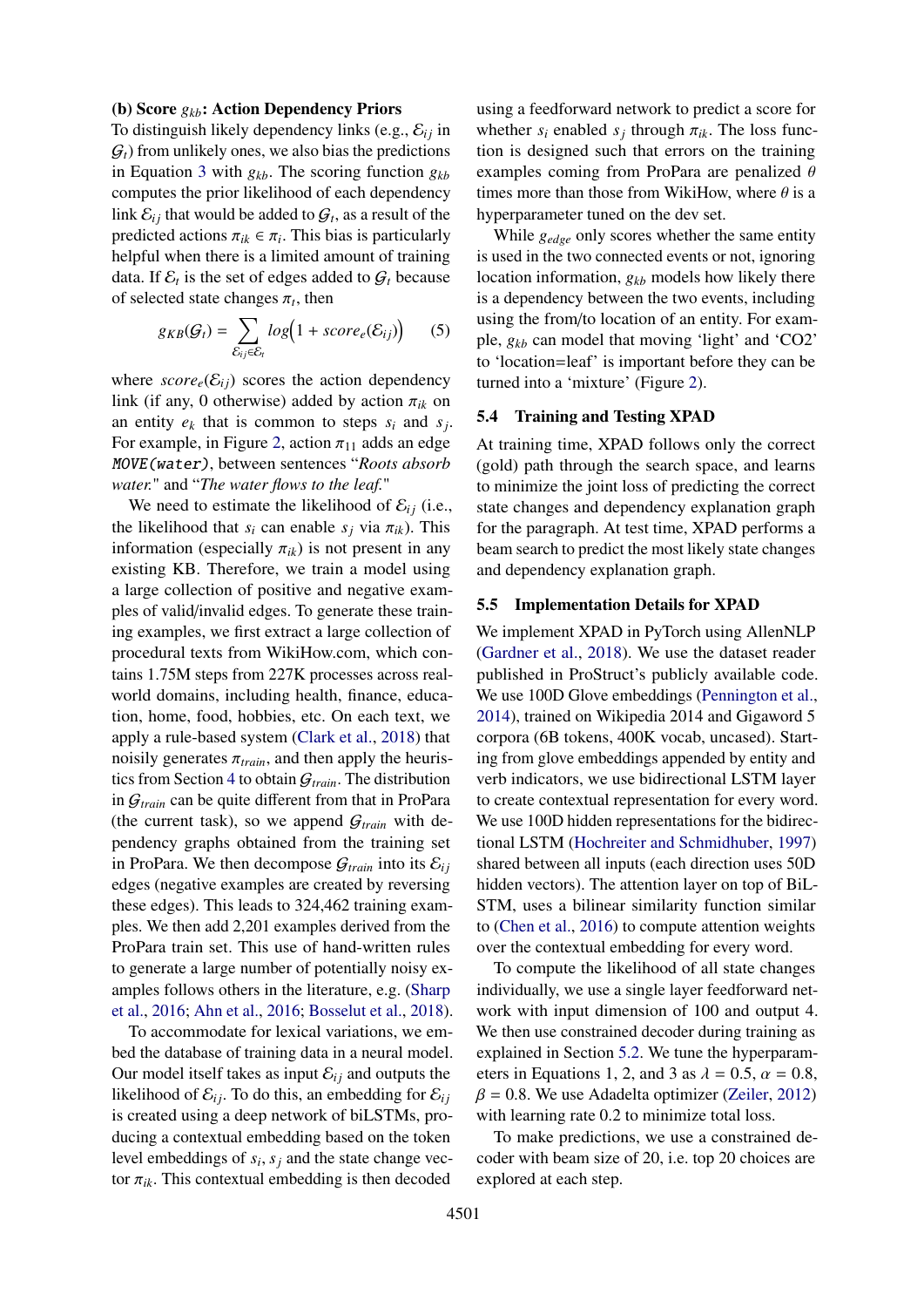#### 6 Experiments

### 6.1 Evaluation metric and baselines

To evaluate XPAD, we measure its performance on dependency explanations, as well as its performance on the original state change prediction task. For state change prediction, we use the same dataset and evaluation metric described in [\(Tandon](#page-9-1) [et al.,](#page-9-1) [2018\)](#page-9-1), consisting of 1095 test questions for the inputs, outputs, conversions, and movements in the process (straighforwardly derivable from the predicted state change matrix). For dependency explanations, we compare the curated, gold graphs  $G_{gold}$  that we added to ProPara (Section [4\)](#page-2-1) with the predicted dependency graphs G*pred*. Each edge in a graph contains 3 elements of explanation for "Why  $s_t$ ?", namely " $s_t$  enables  $s_u$  due to a state change  $\pi_{tk}$  in entity  $e_k$ ", resulting in 2,814 elements to predict in the test set. We compute the precision and recall of predicting these elements for all steps *s<sup>t</sup>* , yielding an overall  $F_1$  score.

We consider the state-of-the-art process comprehension models reported in [\(Tandon et al.,](#page-9-1) [2018\)](#page-9-1) as our baselines, including Recurrent Entity Networks (EntNet) [\(Hena](#page-9-0)ff et al., [2017\)](#page-9-0), Query Reduction Networks (QRN) [\(Seo et al.,](#page-9-18) [2017b\)](#page-9-18), Pro-Local and ProGlobal [\(Dalvi et al.,](#page-8-1) [2018\)](#page-8-1) and finally, ProStruct [\(Tandon et al.,](#page-9-1) [2018\)](#page-9-1). These models output state-change predictions, which are used to create the corresponding dependency explanation graph using the method in Section [4,](#page-2-1) but do not bias their state change predictions towards those that appear purposeful.

### 6.2 Results

<span id="page-6-0"></span>Results on the proposed dependency task:

| Model       | P    | R    | F1   |
|-------------|------|------|------|
| ProLocal    | 24.7 | 18.0 | 20.8 |
| <b>QRN</b>  | 32.6 | 30.3 | 31.4 |
| EntNet      | 32.8 | 38.6 | 35.5 |
| ProStruct   | 76.3 | 21.3 | 33.4 |
| ProGlobal   | 43.4 | 37.0 | 39.9 |
| <b>XPAD</b> | 62.0 | 32.9 | 43.0 |

Table 1: Results on the dependency task (test set).

Table [1](#page-6-0) reports results of all models on the new dependency task. XPAD significantly outperforms the strongest baselines, ProGlobal and ProSTRUCT, by more than 3 points  $F_1$ . XPAD has much higher precision than ProGlobal with similar recall, sug-

gesting that XPAD's dependency-aware decoder helps it select more accurate dependencies. Compared with ProStruct, it yields more than 11.6 points improvement on recall. As XPAD adds a novel dependency layer on top of the ProStruct architecture, we note that all these gains come exclusively from the dependency layer.

#### <span id="page-6-2"></span>Impact of XPAD components:

Table [2](#page-6-1) shows the impact of removing dependency graph scores from XPAD. Removing *gkb*, results in a substantial (9 points) drop in recall, since the action dependency priors uses background knowledge to help the model discover dependency links that the model could not infer from the current paragraph. Further, removing *gedge* score results in around 2 points drop in recall and a substantial increase in precision  $(F_1$  is still lower). This is because the *gedge* score encourages the model to predict state changes that result in more action dependency links, often at the cost of a drop in precision. Thus, the *gedge* and *gkb* scores together help XPAD discover meaningful action dependency links.

<span id="page-6-1"></span>

|                       | Dependency Task |      |      |
|-----------------------|-----------------|------|------|
| Ablation              | P               | R    | F1   |
| <b>XPAD</b>           | 62.0            | 32.9 | 43.0 |
| $- g_{kb}$            | 67.9            | 23.1 | 34.5 |
| $- g_{kb} - g_{edge}$ | 76.3            | 21.3 | 33.4 |

Table 2: Effect of ablating  $g_{edge}$  and  $g_{kb}$  from XPAD (test set).

#### Results on the previous state-change task:

On the original state-change prediction task, we find that XPAD performs slightly better (by 0.7 points F1) than the best published state-of-the-art system ProStruct<sup>[3](#page-0-1)</sup>, even though Equation 1 is not optimized solely for that task (Table [3\)](#page-7-1). This illustrates that encouraging purposefulness in action prediction not only produces more explainable action sequences, but can improve the accuracy of those action predictions themselves.

<sup>&</sup>lt;sup>3</sup>Since XPAD was developed, two higher unpublished results of 57.6 and 62.5 on the state-change task have appeared on arXiv [\(Das et al.,](#page-8-12) [2019;](#page-8-12) [Gupta and Durrett,](#page-9-19) [2019\)](#page-9-19), their systems developed contemporaneously with XPAD. In principle XPAD's approach of jointly learning both state changes and dependencies could be also applied in these new systems. Our main contribution is to show that jointly learning state changes and dependencies can produce more rational (explainable) results, without damaging (here, slightly improving) the state change predictions themselves.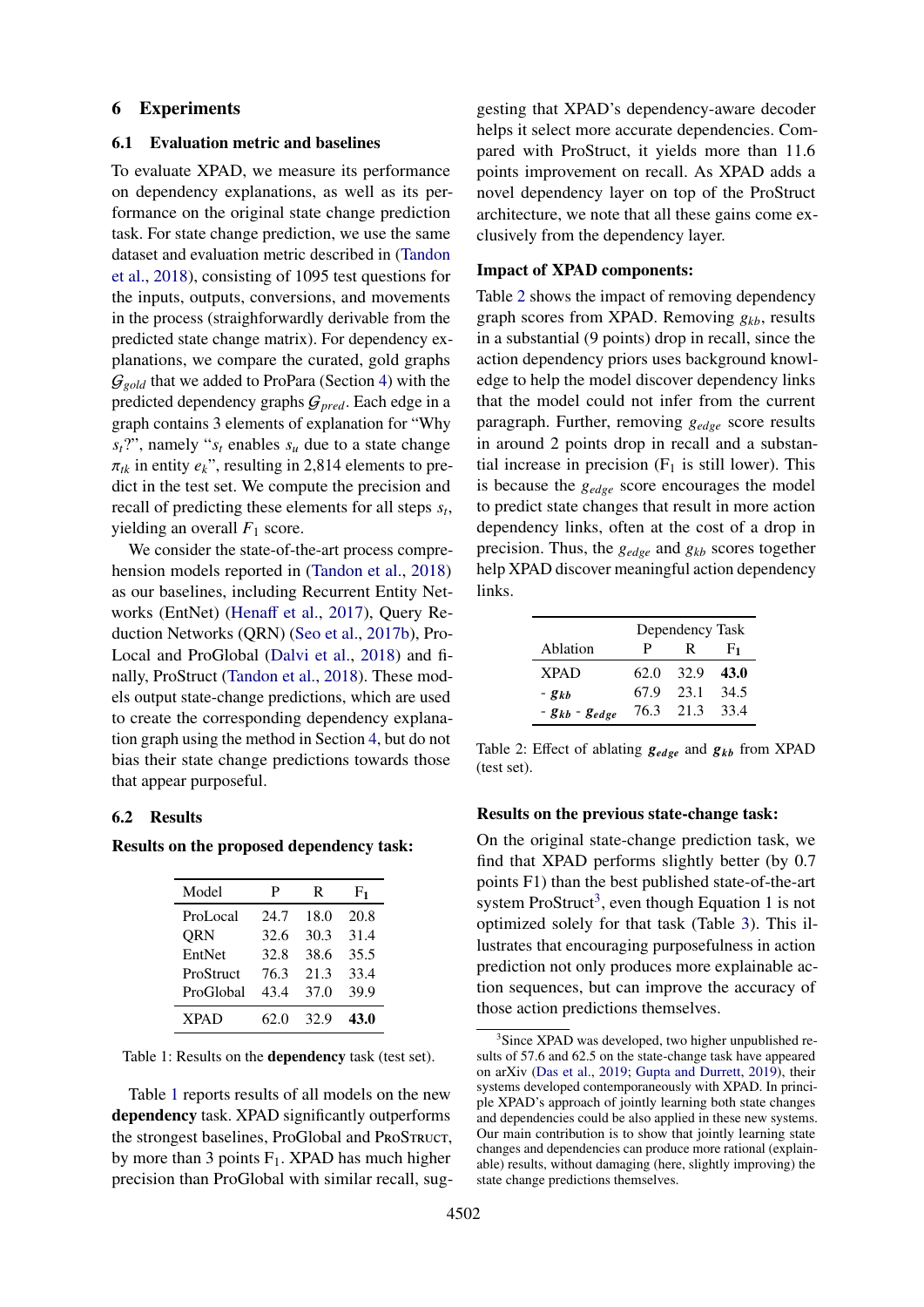<span id="page-7-1"></span>

|                          | D    |           | F1 |
|--------------------------|------|-----------|----|
| ProStruct 74.3 43.0 54.5 |      |           |    |
| <b>XPAD</b>              | 70.5 | 45.3 55.2 |    |

Table 3: Results on the state-change task (test set), comparing with the best published prior result.

### 7 Analysis and Discussion

### <span id="page-7-0"></span>7.1 Dependency Graph Computation Errors

Our heuristic algorithm for estimating the dependency graph from state change predictions (Section [4\)](#page-2-1) makes a *coherence assumption*, namely that the purpose of a state change on entity *e* is to enable the next event mentioning *e*. We now describe classes of errors that the algorithm makes, by summarizing errors that had to be corrected when curating the gold explanation graphs for the test set.

1. Coreference (synonymy) (35% of errors): Reference to a changed entity is missed if an alternative wording is used, e.g.,

*snow becomes* ice*...*the mass *grows smaller...*

2. Unstated Linkage (25%): Sometimes use of an entity will be implicit, e.g.,

*Animals eat plants...Animals make waste* [from the plants]*...*

preventing finding what "eat plants" enables.

3. Ellipsis (15%): (Sometimes ungrammatical) elided references to earlier entities will hide the purpose of those entity's state changes, e.g.,

Water *flows downwards... Enters the dam...*

Thus, this analysis suggests several ways that the dependency graph computation could be improved.

4. Bridging Anaphora (15%): In some cases, a sentence will refer indirectly to a changed entity, e.g., by referring to its part, whole, or some other association (i.e., an associative/bridging anaphoric reference [\(Wei,](#page-9-20) [2014\)](#page-9-20)). As the algorithm does not resolve such indirect references, the purpose of the action changing that entity is unrecognized, e.g.,

*spark plug causes a* spark*...*explosion *occurs...*

*The* leaf *absorbs CO*2*... The* plant *produces O2..*

5. Bad State Change Annotations (5%): In a few cases, state change annotations are missing or in error in the gold dataset, resulting in missing or incorrect prediction of their purpose.

6. Long-Range Dependencies (5%): We assume that an entity's change is to enable the next mentioned use of that entity. This assumption is based solely on typical protocols of discourse, and occasionally is violated. For example:

*Rainwater picks up CO*2*... Rainwater goes into the soil... The water dissolves limestone...*

Here the first action is a prerequisite for the third, not the second, thus violating our assumption and creating an error in the dependency graph.

Note that around 45% of the sentences in ProPara have no associated state change because of unmodeled state changes (other than create/destroy/move) or the presence of stative sentences (no resultant state changes). As a result, the purpose of such sentences is inherently unrecoverable given these annotations, and out of reach of XPAD (and any other model).

#### 7.2 Qualitative Analysis of XPAD's Results

#### Corrected Predictions

In many cases, the bias toward enables links results in XPAD predicting a state change when previously none had been predicted. For example, in sentence (6) of the paragraph snippet below:

*(6) Millions of years later the fossil forms.*

*(7) A person finds the fossil.*

PROSTRUCT (for step 6): None

### XPAD: CREATE(fossil) [correct]

PROSTRUCT incorrectly predicted no state changes from (6), while XPAD (correctly) predicted that a fossil was created. The extra evidence causing XPAD to make this prediction is that it adds an edge in the dependency graph, giving step (6) a purpose, namely to enable step (7) in which the fossil is found. There are many such examples.

#### Erroneous Predictions

Both of XPAD's new biases encourage XPAD to make state-change predictions that result in more enables edges, either by counting them (*gedge*) or summing their likelihoods (*gkb*), resulting in some overlap in their overall effect (Table [6.2\)](#page-6-2). The bias can help predict missing state changes (e.g., above), but can also cause XPAD to "hallucinate" state changes with weak evidence, simply to give each sentence a purpose. An example is:

*(5) Carbon-based mixture stays underground. (6) Humans discover this carbon-based mixture.*

PROSTRUCT (for step 5): None [correct]

XPAD: CREATE (carbon-based mixture) Here, there is no action associated with step (5). However, in part because this is the first mention of carbon-based mixture, XPAD incorrectly labels it as being created, giving step (5) a purpose of enabling step (6). Although such errors occur, they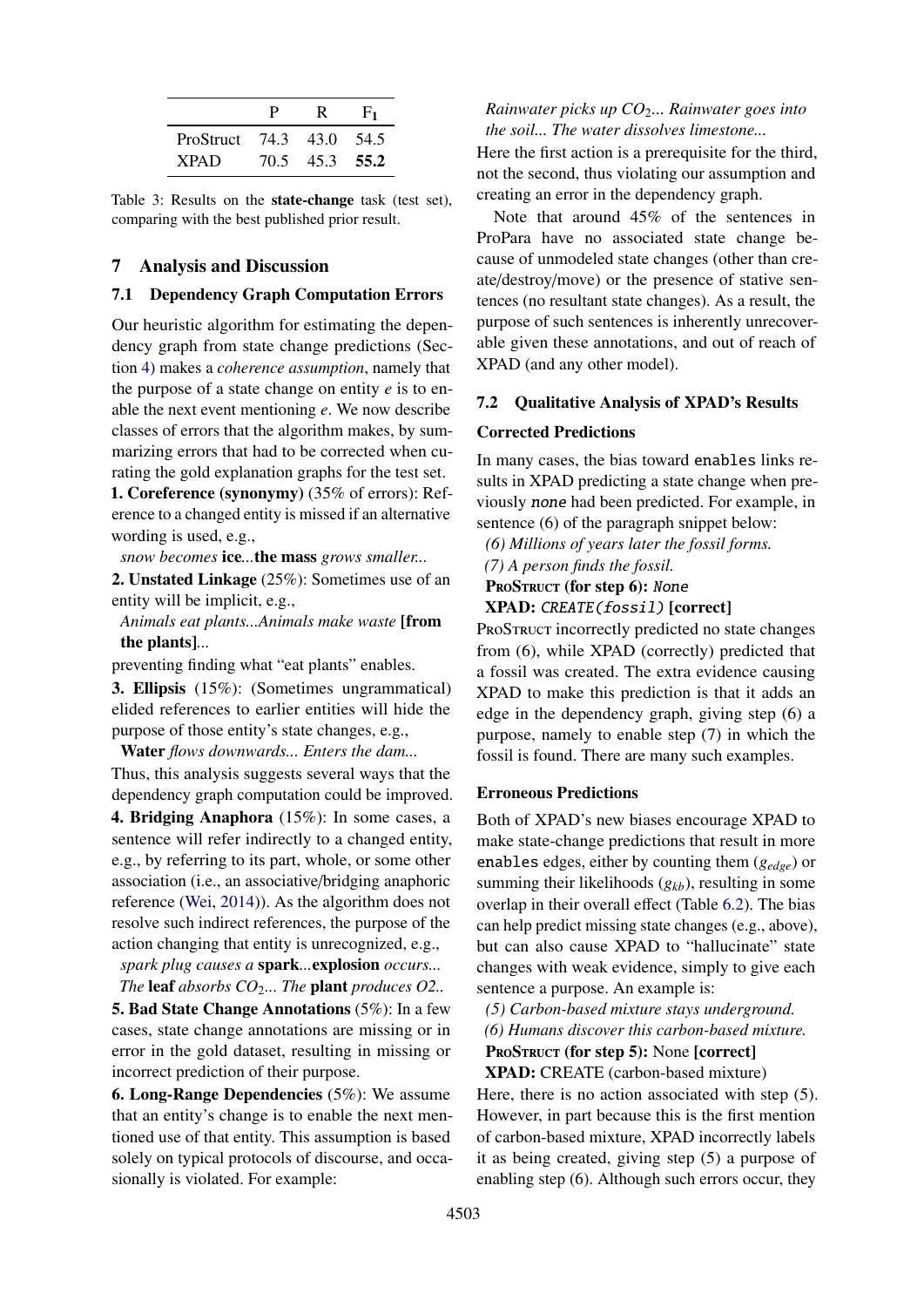are less common than the corrected predictions, hence the improved overall performance.

Comparing the ablated versions of XPAD, we can also see how the different biases play out. Without *gkb*, XPAD can sometimes predict enables edges that are nonsensical with respect to background knowledge, for example,

*(1) Nitrogen exists naturally in the atmosphere. (9) Bacteria turn nitrogen into a gas.*

**XPAD** (no  $g_{kb}$ ) (for step 1): CREATE (gas) XPAD: None [correct]

In this example, XPAD without *gkb* produces an incorrect prediction for (1) (that gas has been created), as it results in an enables link from step (1) to (9). However, the background KB deems it unlikely that (1) enables (9); as a result, the full XPAD makes no such prediction.

#### 8 Conclusion

Our goal is to better comprehend procedural text by not only predicting *what* happens, but *why*. To do this, we have expanded the traditional statetracking task with the additional task of predicting and explaining dependencies between steps, and presented a new model, XPAD, for these tasks. XPAD is biased to prefer predictions that have an identifiable purpose (enables a subsequent step), and where that purpose is more plausible (judged using a large corpus). Experiments show that XPAD significantly improves the predictions of correct dependencies between actions, while matching state-of-the-art results on the earlier tasks.

Although our experiments have been with ProPara, there is nothing intrinsic to XPAD's architecture that limits it to that dataset's design: Given appropriate annotations, XPAD could be trained with a richer set of state change operators, longer paragraphs, and (with the addition of a temporal ordering module, e.g., [\(Ning et al.,](#page-9-21) [2017\)](#page-9-21)) nonchronological event orderings. In addition, given additional hand-labeled training data, a system might learn to directly predict dependency links (instead of deriving them heuristically from state changes). These would be valuable new directions to pursue. The Dependency Graph dataset is available within <http://data.allenai.org/propara>

#### Acknowledgements

We are grateful to the AllenNLP and Beaker teams at AI2, and for the insightful discussions with other Aristo team members. Computations on beaker.org were supported in part by credits from Google Cloud.

#### References

- <span id="page-8-9"></span>Sungjin Ahn, Heeyoul Choi, Tanel Pärnamaa, and Yoshua Bengio. 2016. A neural knowledge language model. *arXiv preprint arXiv:1608.00318*.
- <span id="page-8-5"></span>Jonathan Berant, Vivek Srikumar, Pei-Chun Chen, Abby Vander Linden, Brittany Harding, Brad Huang, Peter Clark, and Christopher D Manning. 2014. Modeling biological processes for reading comprehension. In *Proc. EMNLP'14*.
- <span id="page-8-0"></span>Antoine Bosselut, Omer Levy, Ari Holtzman, Corin Ennis, Dieter Fox, and Yejin Choi. 2018. Simulating action dynamics with neural process networks. *6th International Conference on Learning Representations (ICLR)*.
- <span id="page-8-4"></span>Nathanael Chambers and Daniel Jurafsky. 2008. Unsupervised learning of narrative event chains. In *Proc. ACL'08*.
- <span id="page-8-11"></span>Danqi Chen, Jason Bolton, and Christopher D. Manning. 2016. A thorough examination of the cnn/daily mail reading comprehension task. *CoRR*, abs/1606.02858.
- <span id="page-8-7"></span>Cuong Xuan Chu, Niket Tandon, and Gerhard Weikum. 2017. Distilling task knowledge from how-to communities. In *WWW*.
- <span id="page-8-6"></span>Peter Clark and Philip Harrison. 2009. Large-scale extraction and use of knowledge from text. In *K-CAP*.
- <span id="page-8-8"></span>Peter Clark, Bhavana Dalvi Mishra, and Niket Tandon. 2018. What happened? leveraging verbnet to predict the effects of actions in procedural text. *arXiv preprint arXiv:1804.05435*.
- <span id="page-8-3"></span>Richard Cullingford. 1986. The script applier mechanism. In *Readings in natural language processing*, pages 627–649. Morgan Kaufmann Publishers Inc.
- <span id="page-8-1"></span>Bhavana Dalvi, Lifu Huang, Niket Tandon, Wen-tau Yih, and Peter Clark. 2018. Tracking state changes in procedural text: A challenge dataset and models for process paragraph comprehension. In *NAACL-HLT'18*.
- <span id="page-8-12"></span>Rajarshi Das, Tsendsuren Munkhdalai, Xingdi Yuan, Adam Trischler, and Andrew McCallum. 2019. Building dynamic knowledge graphs from text using machine reading comprehension. *arXiv preprint arXiv:1810.05682*. ICLR 2019.
- <span id="page-8-2"></span>Gerald DeJong. 1979. Prediction and substantiation: A new approach to natural language processing. *Cognitive Science*, 3(3):251–273.
- <span id="page-8-10"></span>Matt Gardner, Joel Grus, Mark Neumann, Oyvind Tafjord, Pradeep Dasigi, Nelson Liu, Matthew Peters, Michael Schmitz, and Luke Zettlemoyer. 2018.